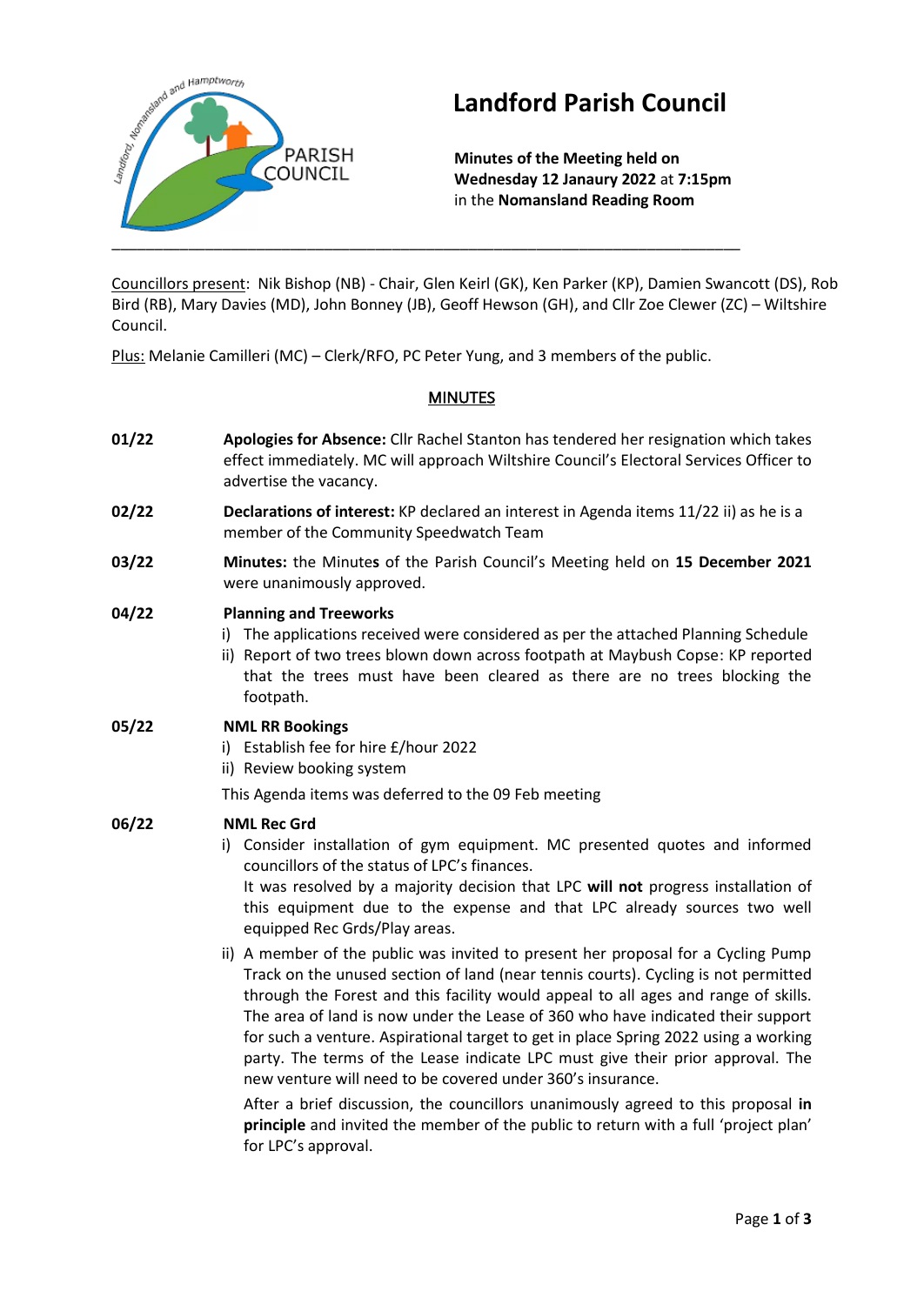A couple of councillors expressed reservations that a Cycling Pump Track may invite unwanted anti-social behaviour, potential vandalism to the Play Park, and nuisance to residents in School Road. It was unanimously agreed that in such an event, LPC will immediately close the facility down. This was acknowledged by the proposer.

iii) Consideration as to when (and what) maintenance costs e.g. grass cutting, bin collection will be passed on to 360. It was resolved by a majority decision that LPC will continue to meet these costs for the financial year 2022/23.

**07/22 Trees of significance in the parish** 

i) Consideration as to their identification and plotting: 5 TPOs were revoked following a transfer of records from Salisbury District Council (which was abolished 2009) to NFDC. 8 TPOs remain in the parish.

NFNPA's Senior Tree Officer Nik Gruber has offered to meet-up with a representative of LPC who can share local knowledge with the view to consider adding to the list of TPOs. MC to invite Tree Officers to the 09 Feb meeting.

#### **08/22 Finance**

Unity Trust Bank 04 January 2022: £45,876.88 Nationwide Business 95-day Saver 04 January 2022: £22,000.00

**Payments**

| Payee                        | <b>Detail</b>                               | Amount £ (incl vat) | <b>Method</b> |
|------------------------------|---------------------------------------------|---------------------|---------------|
| <b>Pennon Water Services</b> | <b>Water for Pavillion</b>                  | 4.50                | DD            |
| <b>SSE</b>                   | <b>Electricity Landford Rec Grd</b>         | 32.94               | DD            |
| Suez                         | Bins NML Rec Grd                            | 65.42               | DD            |
| <b>Unity Trust Bank</b>      | Service Charge                              | 18.00               | DD            |
| 1&1                          | Email storage                               | 6.00                | DD            |
| M Camilleri                  | Monthly gross salary                        | 2009.25             | S/O           |
| <b>Craig Morris</b>          | Mole Man NML Rec Grd                        | 35.00               | <b>BACS</b>   |
| Ideverde                     | Bins Landford Rec Grd & NML Rec Grd         | 123.75              | <b>BACS</b>   |
| Landford Village Hall        | Hall hire 10 Nov (3hrs) and 15 Dec (2.5hrs) | 44.00               | <b>BACS</b>   |
| M Camilleri                  | <b>Expenses &amp; overtime</b>              | 538.21              | <b>BACS</b>   |
|                              | <b>Total debit</b>                          | £2,877.08           |               |

| <b>Receipts</b>  |                |              |          |               |
|------------------|----------------|--------------|----------|---------------|
| Payee            | <b>Detail</b>  |              | Amount £ | <b>Method</b> |
| Member of public | Hire of NML RR |              | 16.00    | <b>BACS</b>   |
|                  |                | Total credit | £16.00   |               |

**09/22 To receive Councillors' Reports**

**JB:** after inspecting Landford Rec toilets he's identified they need re-painting (particularly the Disabled and Ladies toilets). Add to the 09 Feb Agenda **KP (along with John Fairhurst) for CSW update:** 

- Additional resource needed to join Landford's CSW**.** MC to share the new Bramshaw CSW Team's contact details so that KP and JF may seek assistance with Forest Road and potentially beyond.
- There is merit in extending CSW operations throughout the whole parish including areas such as Hamptworth and NML North Lane. New post installations will need to be approved by CATG. Before this is progressed, John Fairhurst will seek an extension to the expiry date of Elan City's quote for a new SID and Solar Panel so this may be discussed at LPC's meeting 09 Feb.
- MC has chased Graham Axtell and Paul Shaddock regarding post installations for Pound Hill and New Road
- MC informed post at Sherfield English has been replaced with 89mm